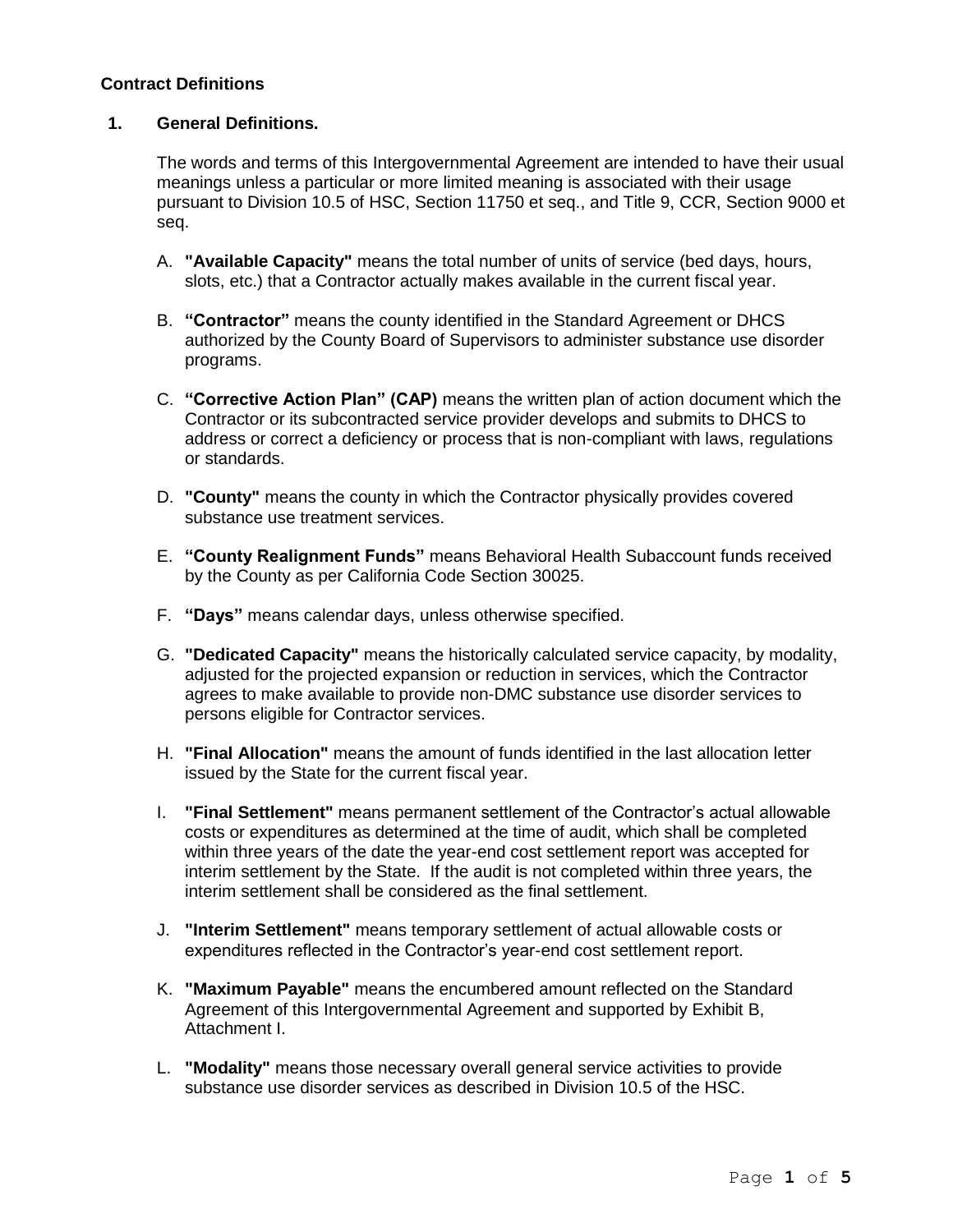- M. **"Non-Drug Medi-Cal Amount"** means the contracted amount of SAPT Block Grant funds for services agreed to by the State and the Contractor.
- N. **"Performance"** means providing the dedicated capacity in accordance with Exhibit B, Attachment I, and abiding by the terms of this Exhibit A, including all applicable state and federal statutes, regulations, and standards, including Alcohol and/or Other Drug Certification Standards (Document 1P), in expending funds for the provision of substance use services hereunder.
- O. **"Preliminary Settlement"** means the settlement of only SAPT funding for counties that do include DMC funding.
- P. **"Revenue"** means Contractor's income from sources other than the State allocation.
- Q. **"Service Area"** means the geographical area under Contractor's jurisdiction.
- R. **"Service Authorization Request"** means a beneficiary's request for the provision of a service.
- S. **"Service Element"** is the specific type of service performed within the more general service modalities. A list of the service modalities and service elements and service elements codes is incorporated into this Intergovernmental Agreement as Document 1H(a) "Service Code Descriptions".
- T. **"State"** means the Department of Health Care Services or DHCS.
- U. **"Threshold Language"** means a language that has been identified as the primary language, as indicated on the Medi-Cal Eligibility System (MEDS), of 3,000 beneficiaries or five percent of the beneficiary population, whichever is lower, in an identified geographic area.
- V. **"Utilization"** means the total actual units of service used by beneficiaries and participants.

## **2 Definitions Specific to Drug Medi-Cal**

The words and terms of this Intergovernmental Agreement are intended to have their usual meaning unless a specific or more limited meaning is associated with their usage pursuant to the HSC, Title 6, and/or Title 22. Definitions of covered treatment modalities and services are found in Title 22 (Document 2C) and are incorporated by this reference.

- A. **"Action**" (1) The denial or limited authorization of a requested service, including the type or level of service; (2) The reduction, suspension, or termination of a previously authorized service; (3) The denial, in whole or in part, of payment for a service; (4) The failure to provide services in a timely manner, as defined by the State; or (5) The failure of a Contractor to act within the timeframes provided in §438.408(b).
- B. **"Administrative Costs"** means the Contractor's actual direct costs, as recorded in the Contractor's financial records and supported by source documentation, to administer the program or an activity to provide service to the DMC program. Administrative costs do not include the cost of treatment or other direct services to the beneficiary. Administrative costs may include, but are not limited to, the cost of training, programmatic and financial audit reviews, and activities related to billing. Administrative costs may include Contractor's overhead per the approved indirect cost rate proposal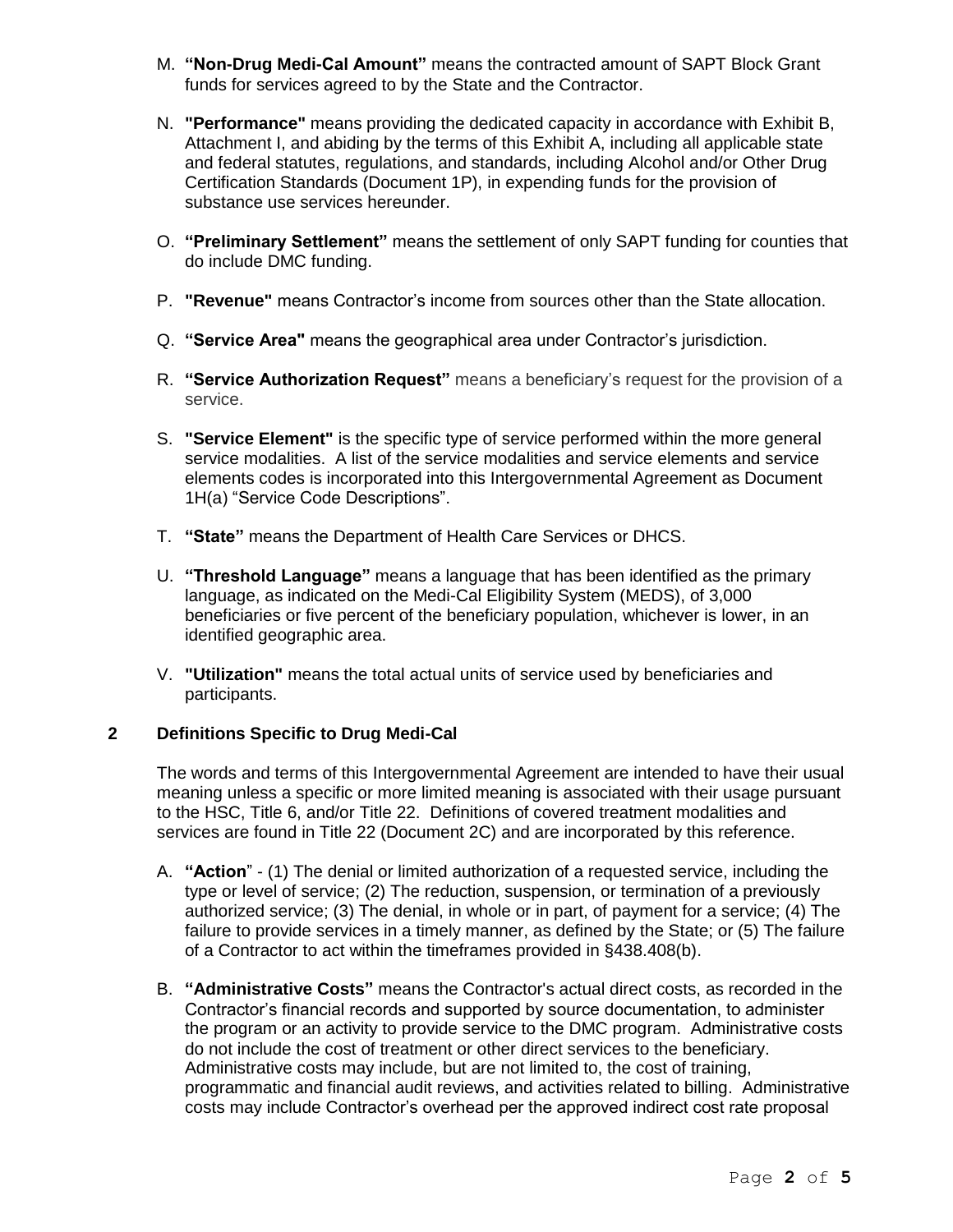pursuant to OMB Circular A-87 and the State Controller's Office Handbook of Cost Plan Procedures.

- C. "**Appeal**" is the request for review of an "action".
- D. **"Authorization"** is the approval process for DMC Services prior to the submission of a DMC claim.
- E. **"Beneficiary"** means a person who: (a) has been determined eligible for Medi-Cal; (b) is not institutionalized; (c) has a substance-related disorder per the current "Diagnostic and Statistical Manual of Mental Disorders (DSM)" criteria; and (d) meets the admission criteria to receive DMC covered services.
- F. **"Case Management"** means a service to assist a beneficiary to access needed medical, educational, social, prevocational, vocational, rehabilitative, or other community services.
- G. **"Certified Provider"** means a substance use disorder clinic and/or satellite clinic location that has received certification to be reimbursed as a DMC clinic by the State to provide services as described in Title 22, California Code of Regulations, Section 51341.1.
- H. **"Covered Services"** means those DMC services authorized by Title XIX or Title XXI of the Social Security Act; Title 22 Section 51341.1; W&I Code, Section 14124.24; and California's Medicaid State Plan, including the DMC ODS 1115 Demonstration Waiver standard terms and conditions.
- I. **"Delivery System"** DMC-Organized Delivery System is a Medi-Cal benefit in counties that choose to opt into and implement the Pilot program. DMC-ODS shall be available as a Medi-Cal benefit for individuals who meet the medical necessity criteria and reside in a county that opts into the Pilot program. Upon approval of an implementation plan, the State shall contract with the county to provide DMC-ODS services. The county shall, in turn, contract with DMC certified providers or provide county-operated services to provide all services outlined in the DMC-ODS. Counties may also contract with a managed care plan to provide services. Participating counties with the approval from the State may develop regional delivery systems for one or more of the required modalities or request flexibility in delivery system design or comparability of services. Counties may act jointly in order to deliver these services.
- J. **"Drug Medi-Cal Program"** means the state system wherein beneficiaries receive covered services from DMC-certified substance use disorder treatment providers.
- K. **"Drug Medi-Cal Termination of Certification"** means the provider is no longer certified to participate in the Drug Medi-Cal program upon the State's issuance of a Drug Medi-Cal certification termination notice.
- L. **"Early and Periodic Screening, Diagnosis, and Treatment Program (EPSDT)"**  means the federally mandated Medicaid benefit that entitles full-scope Medi-Calcovered beneficiaries less than 21 years of age to receive any Medicaid service necessary to correct or ameliorate a defect, mental illness, or other condition, such as a substance-related disorder, that is discovered during a health screening.
- M. **"Fair Hearing"** means the State hearing provided to beneficiaries upon denial of appeal pursuant to 22 CCR 50951 and 50953 and 9 CCR 1810.216.6. Fair hearings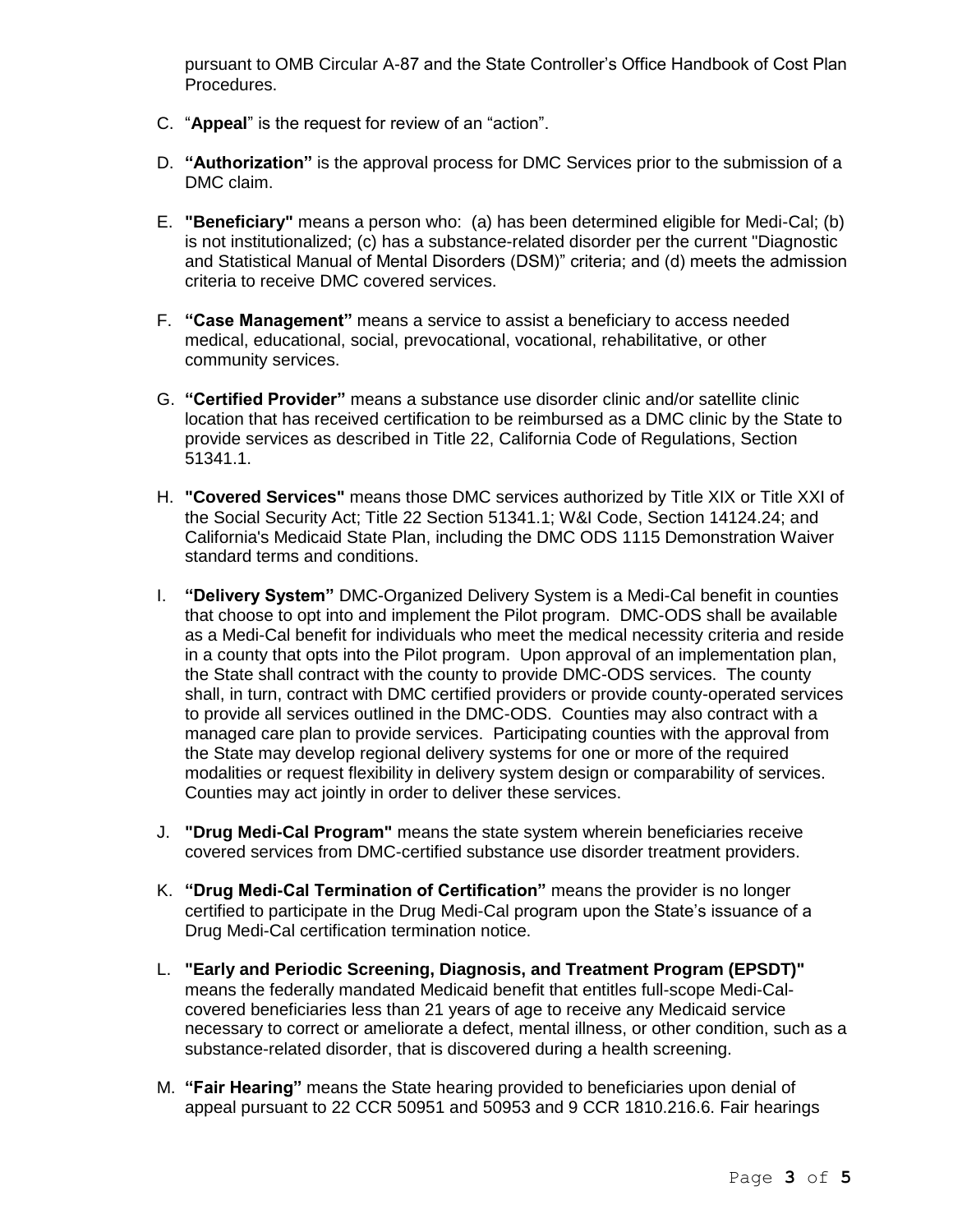must comply with 42 CFR 431.220(a)(5), 438.408(f), 438.414, and 438.10(g)(1).

- N. **"Federal Financial Participation (FFP)"** means the share of federal Medicaid funds for reimbursement of DMC services.
- O. **"Grievance"** means an expression of dissatisfaction about any matter other than an "action".
- P. **"Key Points of Contact"** means common points of access to substance use treatment services from the county, including but not limited to the county's beneficiary problem resolution process, county owned or operated or contract hospitals, and any other central access locations established by the county.
- Q. **"Medical Necessity"** means those substance use treatment services that are reasonable and necessary to protect life, prevent significant illness or disability, or alleviate severe pain through the diagnosis and treatment of a disease, illness or injury consistent with and 42 CFR 438.210(a)(4) or, in the case of EPSDT, services that meet the criteria specified in Title 22, Sections 51303 and 51340.1.
- R. **"Minor Consent DMC Services"** are those covered services that, pursuant to Family Code Section 6929, may be provided to persons 12-20 years old without parental consent.
- S. **"Narcotic Treatment Program"** means an outpatient clinic licensed by the State to provide narcotic **replacement** therapy directed at stabilization and rehabilitation of persons who are opiate-addicted and have a substance use diagnosis.
- T. **"Non-Perinatal Residential Program"** services are provided in DHCS licensed residential facilities that also have DMC certification and have been designated by DHCS as capable of delivering care consistent with ASAM treatment criteria. These residential services are provided to the non-perinatal population and do not require the enhanced services found in the perinatal residential programs.
- U. **"Notice of Action"** means a formal communication of any action, as defined above and consistent with 42 CFR 438.404 and 438.10.
- V. **"Payment Suspension"** means the Drug Medi-Cal certified provider has been issued a notice **pursuant** to W&I Code, Section 14107.11 and is not authorized to receive payments after the payment suspension date for DMC services, regardless of when the service was provided.
- W. **"Perinatal DMC Services"** means covered services as well as mother/child habilitative and **rehabilitative** services; services access (i.e., provision or arrangement of transportation to and from medically necessary treatment); education to reduce harmful effects of alcohol and drugs on the mother and fetus or infant; and coordination of ancillary services (Title 22, Section 51341.1(c) 4).
- X. **"Postpartum",** as defined for DMC purposes, means the 60-day period beginning on the last day of **pregnancy**, regardless of whether other conditions of eligibility are met. Eligibility shall end on the last day of the calendar month in which the 60<sup>th</sup> day occurs.
- Y. **"Post Service Post Payment (PSPP) Utilization Review"** means the review for program compliance and medical necessity conducted by the State after service was rendered and paid. State may recover prior payments of Federal and State funds if